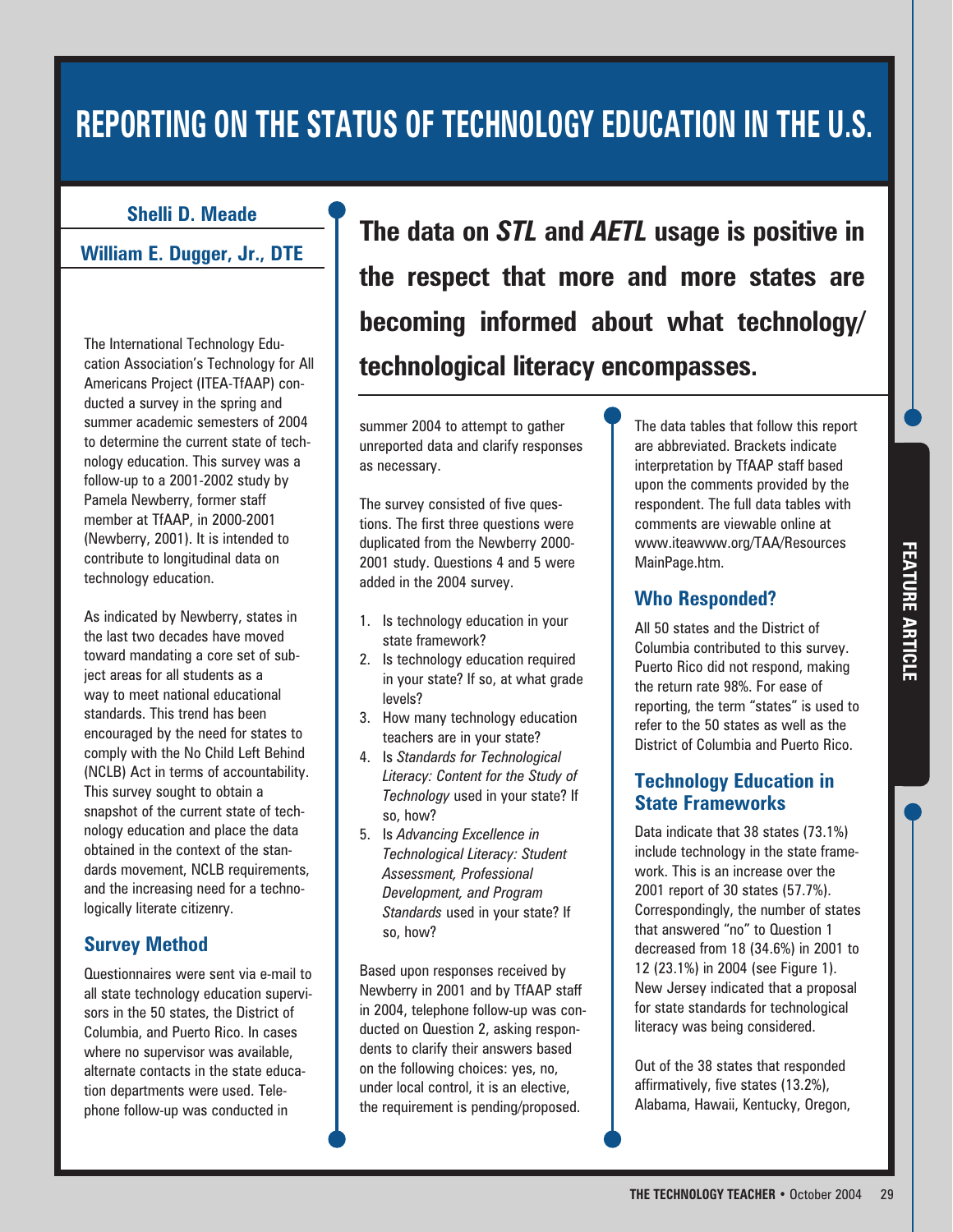

Figure 1: Summary of 2001 and 2004 Responses to "Is technology education in your state framework?"

and Vermont, indicated that technology education was part of a career preparation framework. Iowa includes technology education as part of "Industrial Technology," which also includes industrial education and trade and industry.

Also, five of the 38 states (13.2%) (Colorado, Maine, Maryland, Massachusetts, and New Hampshire) commented that technology education was embedded into the curricular framework. In other words, technology education was not being delivered separately but as part of other core subject classes. Maryland is planning to present content standards aligned with *Standards for Technological Literacy* (*STL*) (ITEA, 2000/2002) to the Maryland State Board of Education for approval, thereby shifting from an embedded framework to an independent framework for technology education. In Massachusetts, technology education is incorporated into a science, technology, and engineering curricular framework, and all of their curricular frameworks are available for viewing on the Internet at www.doe.mass.edu/frameworks/ current.html. And Colorado reported specifically that, while technology education is embedded, *STL*

Standards 14-20 are not embedded, but are under district or local control. These standards deal with The Designed World, which includes medical technologies, agricultural and related biotechnologies, energy and power technologies, information and communication technologies, transportation technologies, manufacturing technologies, and construction technologies.

# **Technology Education Requirements**

When asked in Question 2 if technology education was required, 12 states (23.1%) answered yes (see Figure 2). This is a slight decrease from the 2001 figure of 14 states (27%).

Respondents provided a variety of explanatory comments when answering Question 2 that begged the question: How many of those who responded "no" would have chosen to answer "local control" or "elective" if those options had been provided? All of those who initially responded negatively were contacted via telephone and provided with the options: "Yes," "No," "Under Local Control," "Elective," or "Pending/Proposed as a Requirement." As a result, there were no states (0%) that answered negatively in the 2004 survey, as compared to the 2001 data of 10 states (19.2%). A comparison between responses other than "yes" to Question 2 in the 2001 and 2004 surveys is not valid, because although 22 states indicated "local control" or "elective" in the 2001 survey, and the data was reported in that fashion, there is no indication that follow-up phone calls were made to give respondents the opportunity to revise their negative answer. It is recommended that follow-up surveys on this question be conducted in a fashion similar to the 2004 survey rather than being asked a "yes or no" question.

As a result of the revision of Question 2, 15 states (28.8%) indicated that technology education requirements were under local or district control. Twenty-two states (42.3%) indicated that technology education was offered as an elective.



Figure 2: Summary of 2001 and 2004 Responses to "Is technology education required?"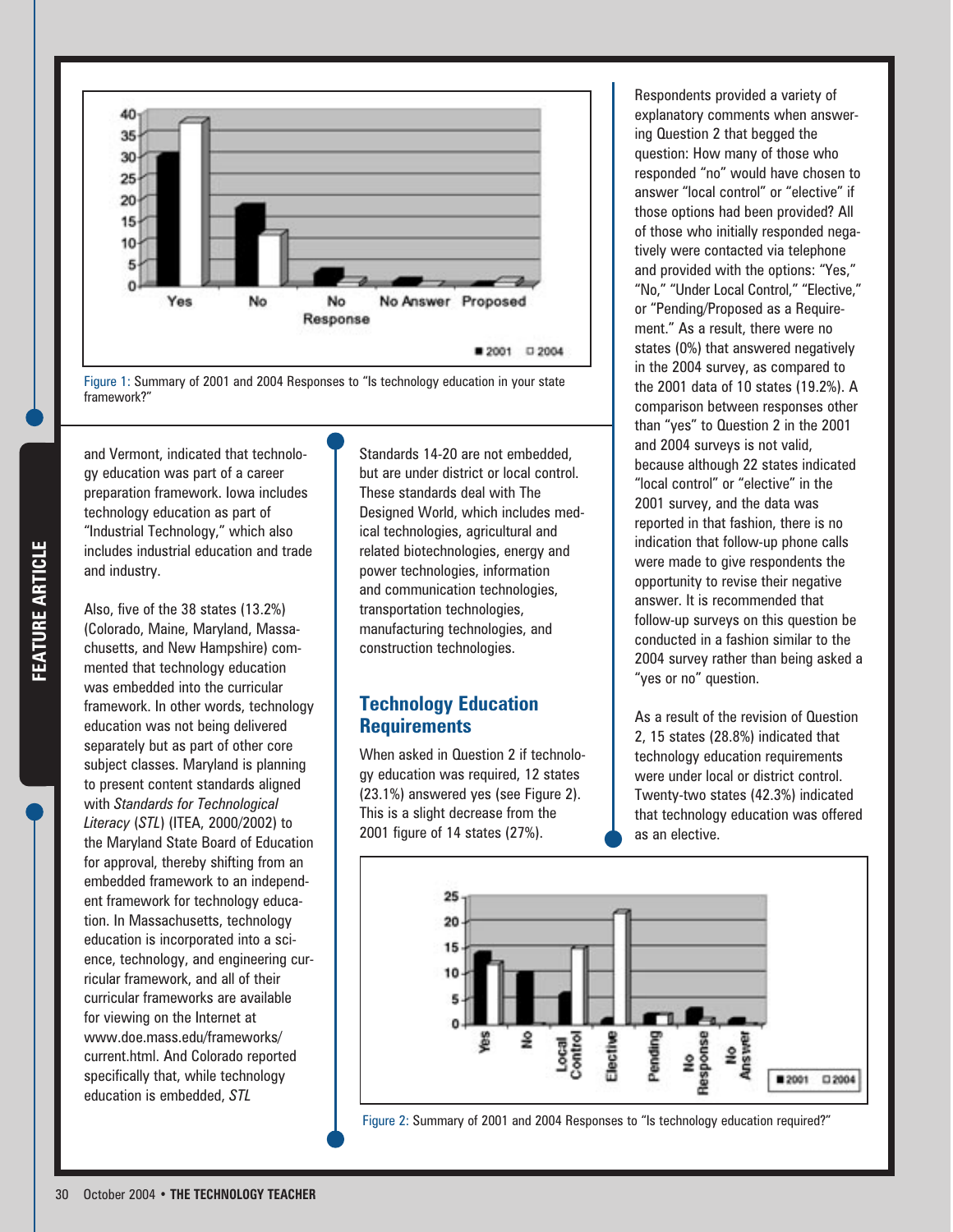Additionally, two states (3.8%) are proposing technology education as a requirement. In New Jersey, it is to become required in Grades K-8 and offered as an elective in Grades 9-12. In Oregon, it is currently under local control, but state mandates as a requirement are pending.

Of the states with requirements for technology education, the grade levels at which it is required vary. Arizona and Massachusetts report requirements K-12. Nevada has standards that must be achieved at Grades 3, 5, and 12. New Jersey is proposing required integration with other school subjects from Grades K-8. New York requires a unit of study by Grade 8. Wyoming has requirements at Grades 4, 8, and 11. And Iowa, Maryland, Michigan, Mississippi, Montana, Pennsylvania, and Utah all have requirements at the secondary level.

### **Number of Technology Education Teachers**

Responding to Question 3, 20 states indicated that the number of technology education teachers was an approximation, which may imply that the same is true for other states, although it was not indicated. One state, New Jersey, was unable to provide any data on Question 3. The

comments provided by respondents indicate potential inconsistency on what defines a technology education teacher. For example, in the case of an embedded curricular framework, should the science or social studies teacher be counted as a technology education teacher?

In any case, comparison of the 2004 approximation with previous surveys indicates an overall decrease in the number of technology education teachers across the nation (see Figure 3). In 2003, Hassan Ndahi and John Ritz reported on follow-up research being conducted by Old Dominion University based on a graduate study conducted by Shirley Weston there in 1997. The Old Dominion research focused on technology education teacher demand. The Weston figures for 1997 estimate that 37,968 technology education teachers were employed in the United States, with one state unreported. Ndahi and Ritz reported that there were 36,261 technology education teachers employed in 2001 (Ndahi & Ritz, 2003). This is different from the results of the 2000-2001 academic year findings of Newberry, which reported 38,537 technology education teachers with two states not reporting. Potentially, this inconsistency is due to the sources used: The Old



Figure 3: Summary of 1997 Weston study, 2001 Newberry study, 2001 Ndahi & Ritz Study, and 2004 ITEA-TfAAP Study on the number of technology education teachers in the United States.

Dominion studies used state supervisors and state boards of education for their figures, while the Newberry study reportedly made use of alternative sources. In any case, the 2004 study, which relied upon state supervisors and state boards of education similar to the methods used in the Old Dominion studies, indicates 35,909 technology education teachers, with one state unreported.

# **National Technological Literacy Standards Usage**

In response to Question 4, state supervisors report that 41 states (78.8%) are using *Standards for Technological Literacy* (*STL*) (ITEA, 2000/2002) either at the state level or in localities and districts, with two states reporting as unknown. This compares to the 2001 Ndahi & Ritz findings (reported in 2003) that 43 states (83%) were using *STL*. Both the 2004 survey and the Ndahi & Ritz survey showed that seven states (13.5%) were not using *STL*. Averaging these data indicates that *STL* is used by four out of every five states across the nation.

Based on the comments provided in the responses, 28 states (53.8%) have either based their own standards and curricular materials on *STL* or aligned their standards and curricular frameworks with *STL*. An additional five states (9.6%) have adopted or adapted *STL*: North Dakota, Ohio, South Dakota, Tennessee, and Washington. It is interesting to note that three of these states—North Dakota, Ohio, and Tennessee—are members of ITEA's 2004 Center to Advance the Teaching of Technology & Science (CATTS) Consortium, which provides many benefits in terms of professional development and implementation of the standards in *STL* and *AETL*. Additionally, of the 12 CATTS states, eight of them indicated that their own standards and/or curricular materials are based on or aligned with *STL*: Florida, Georgia, Kentucky, Missouri,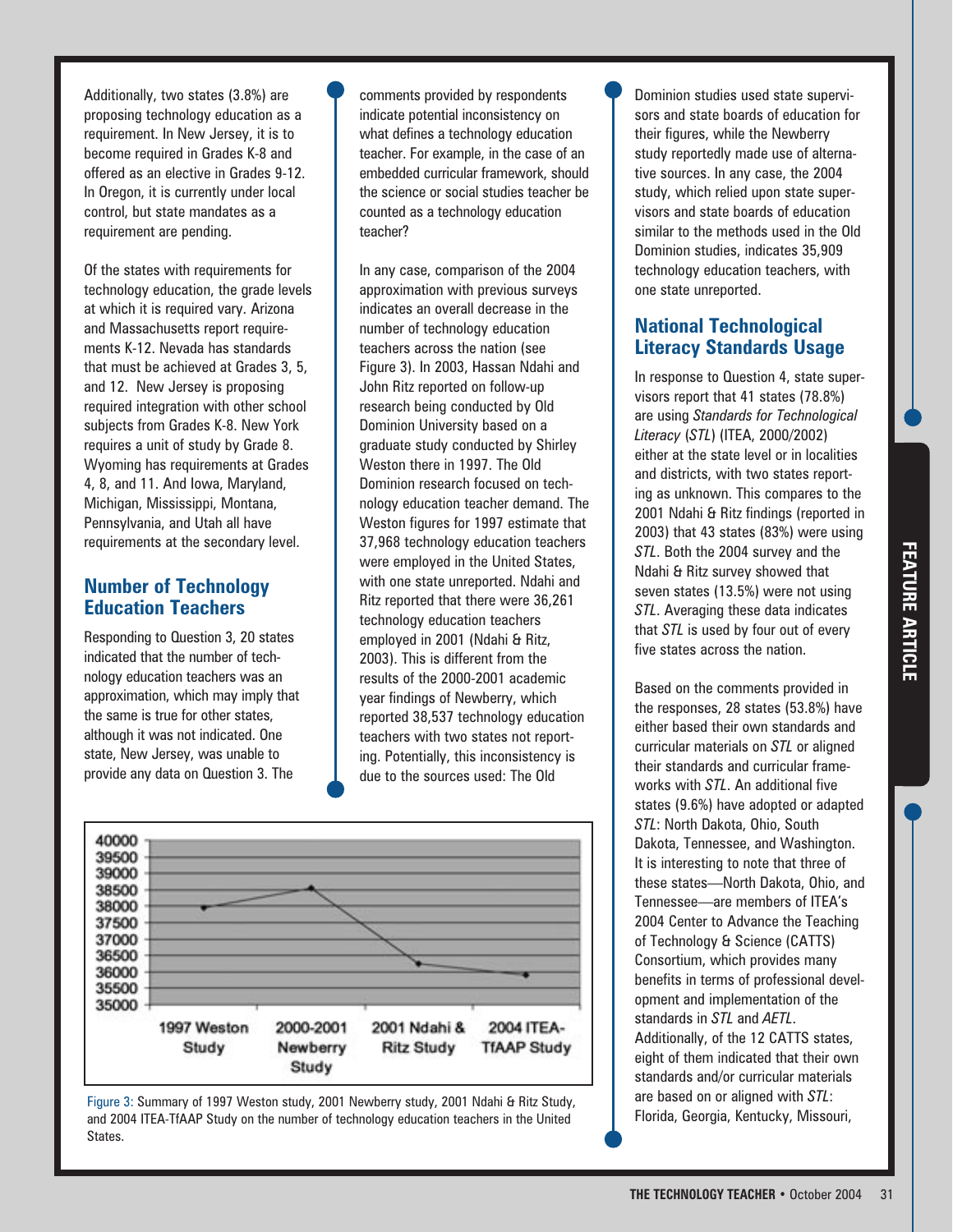Requiring technology education is another issue, however. While nearly a quarter of the nation requires technology education in some way, and the other three-quarters of the nation offer it as an elective or leave the decision to localities or districts, the method used to deliver technology education varies considerably. While conclusive data is not available, comments indi-

North Carolina, Virginia, Utah, and Wisconsin. The final CATTS state, Maryland, is in the process of presenting standards based on *STL* to the state board of education for approval.

The companion standards to *STL*, which were published by ITEA in 2003 in a document entitled *Advancing Excellence in Technological Literacy: Student Assessment, Professional Development, and Program Standards* (*AETL*), show less usage than *STL*. In Response to Question 5, *AETL* usage was reported by 22 states (42.3%). Twenty-three states (44.2%) are not using *AETL* yet. The difference between *STL* and *AETL* usage is not unexpected, considering *AETL* had been published one year prior to the time the survey was conducted. Four states—Florida, Georgia, Indiana, and North Carolina—commented on the need for implementation procedures for *AETL.* Comments also revealed that, at the state level, the professional development standards in *AETL* were of particular use.

#### **Conclusions/Discussion**

The increase in the number of states that include technology education in the state framework may indicate that, as a nation, we are placing increasing importance on technology education as part of the overall learning experience. This trend is likely instigated by research on the increasing need for a technologically literate populace. (ITEA, 1996; ITEA 2000/2002; ITEA 2003; NAE & NRC, 2002; Rose & Dugger, 2002; Rose, Gallup, Dugger, & Starkweather, 2004.)

*STL* **Used? 2004** 41 7 2 1 1 *STL* **Used? 2003\*** 43 7 0 0  $\theta$ *AETL* **Used? 2004** 22 23 5 1 1 Yes No Unknown No Response No Answer

Table 1: Summary of 2004 ITEA-TfAAP Study and 2003 Ndahi & Ritz Report on the usage of national technological literacy standards in the United States.

cate that some states offer technology education as a separate subject, one designed to deliver technological literacy. Other states embed technological literacy concepts into the curriculum of other core subject areas, such as science. And still other states provide technology education as part of a career and technical context.

While NCLB does not identify technology education as a subject area, it does require *technology literacy* sometimes referred to interchangeably in U.S. Department of Education documents as *technological literacy—*for all students by 2006. However, NCLB does not define precisely what technology/technological literacy means. The Partnership for 21st Century Skills, which brought together educators, administrators, parents, businesses, and community leaders to define twenty-first century skills, has been building a consensual definition of what technology/technological literacy means. Information on the Partnership can be found online at www.21stcenturyskills.org. The U.S. Department of Education is identified as a key partner of this group, and discussions with the Office of Educational Technology reveal that the U.S. Department of Education is very much interested in a definition that extends beyond informational/

educational technology alone and includes relevance to such things as agriculture, medicine, manufacturing, and construction, much like the definition in *STL*. For example, a math and science initiative is underway to examine how a broader definition of technological literacy can be delivered in the classroom.

Hence, it appears that the intent of NCLB mandates for technology/technological literacy are very much in line with the vision for technological literacy defined in *STL*. It remains to be seen, however, whether implementation of NCLB mandates will focus, through a lack of awareness, on information and communication technology alone. And while aspects of technological literacy can and should be delivered through mathematics, science, and other core subject classrooms, full implementation of the standards in *STL* is unlikely through embedded curricula at the secondary level. Technology education is the only subject area specifically designed to deliver technological literacy. Identifying technology education as a core subject area—and therefore a requirement for graduation—is one way to ensure that all students will become technologically literate as intended by NCLB and *STL*. Such a distinction would also ensure that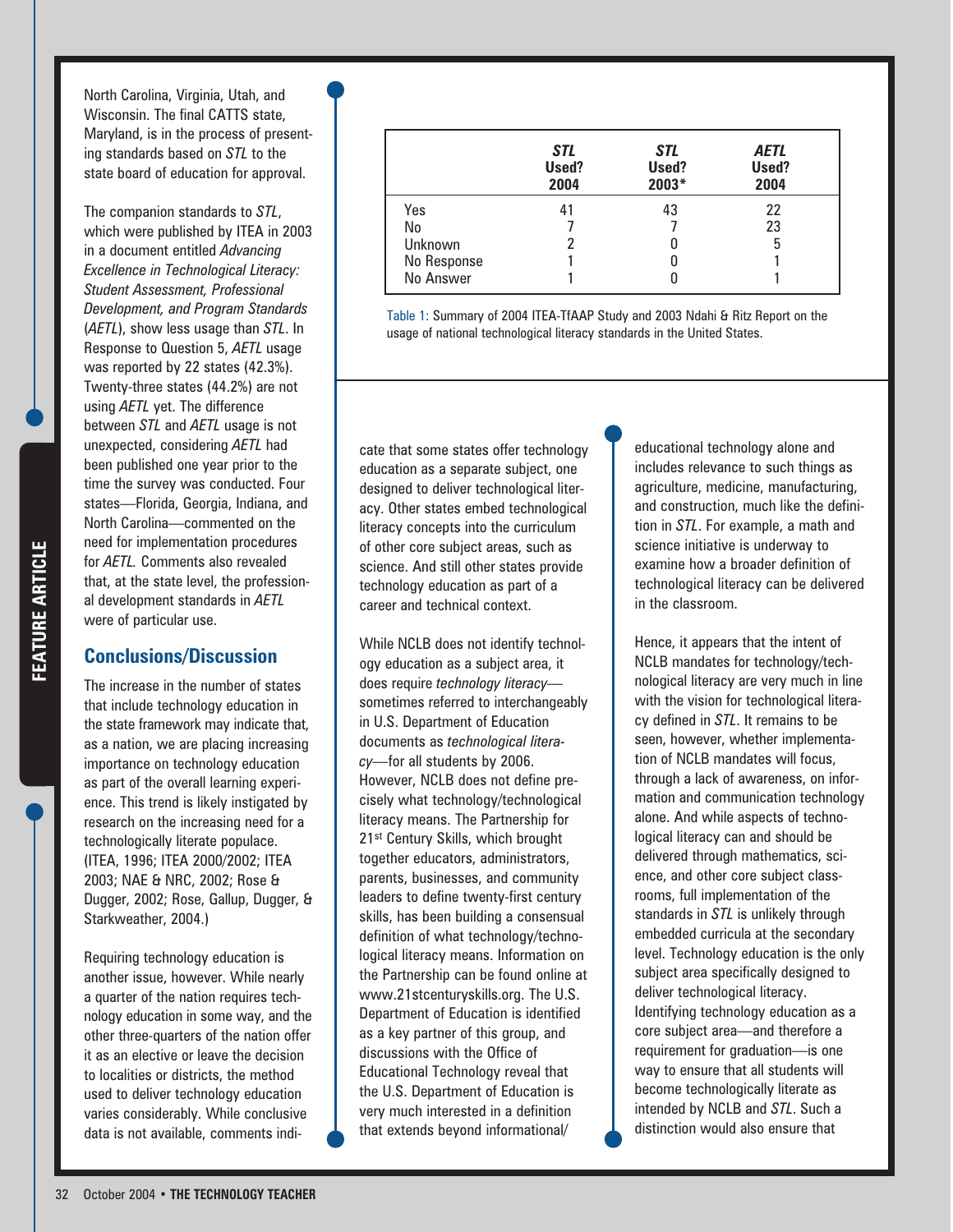technological literacy is delivered in a practical, real-world fashion, incorporating hands-on teaching and learning strategies, as mandated by the standards in *STL*. The U.S. Department of Education commented that delivery of technology/technological literacy to meet NCLB requirements is not specified as either a separate subject or an integrated/embedded subject, thus giving states flexibility on the issue of implementation. In any case, it is important that efforts continue to educate educators, administrators, and the public on the broader definition of technology/technological literacy as supported by NCLB, the U.S. Department of Education, and *STL*.

Indications that the number of technology education teachers is decreasing is cause for concern in the wake of the NCLB mandates for technology/ technological literacy. The seeming decrease may be misleading, as it does not reflect the science, social studies, and other core subject teachers who are expected to deliver technological literacy in addition to their traditional curriculum. Additionally, the numbers collected have little or no reflection on the number of elementary teachers delivering technological literacy in the classroom. Future studies on the state of technology education in grade school classrooms is much needed, as engagement by the early learner is important to the vision of technological literacy for all students. It is important that elementary teachers, as well as core subject area teachers at the secondary level who are teaching technological literacy, be well acquainted with the standards in *STL*, as they are the only nationally-accepted accountability measures for technological literacy.

The data on *STL* and *AETL* usage is positive in the respect that more and more states are becoming informed about what technology/technological literacy encompasses. Continued

implementation and dissemination efforts will likely help maintain and even increase the number of states using the standards, particularly in the case of *AETL*, which was released relatively recently.

Considered in totality, the survey data and the implications of that data reinforce the need for continued implementation and dissemination of *STL* and *AETL*, with an emphasis on professional development and outreach efforts. And with the publication of the first addendum to the standards (on student assessment), *Measuring Progress: A Guide to Assessing Students for Technological Literacy* (ITEA 2004), and the expected publication of three additional addenda on programs for technology, professional development, and curricula, the tools are becoming available to enhance implementation of the standards in both *STL* and *AETL*.

## **References**

- ITEA. (1996). *Technology for all Americans: A rationale and structure for the study of technology.* Reston, VA: Author.
- ITEA. (2000/2002). *Standards for technological literacy: Content for the study of technology.* Reston, VA: Author. Retrieved August 3, 2004, from www.iteawww.org/TAA/PDFs/ xstnd.pdf.
- ITEA. (2003). *Advancing excellence in technological literacy: Student assessment, professional development, and program standards.* Reston, VA: Author. Retrieved August 3, 2004, from www.iteawww.org/TAA/PDFs/AETL/pdf.
- ITEA. (2004). *Measuring Progress: A Guide to Assessing Students for Technological Literacy.* Reston, VA: Author.
- National Academy of Engineering (NAE) & National Research Council (NRC). (2002). *Technically speaking: Why all Americans need to know more about technology.* (G. Pearson & T. Young, Eds.). Washington, DC: National Academy Press.
- Ndahi, H.B. & Ritz, J.M. (2003). Technology education teacher demand, 2002-2005. *The Technology Teacher 62*(7), pp. 27-31.
- Newberry, P.B. (2001) Technology education in the U.S.: A status report. *The Technology Teacher 61*(1), pp. 1- 16.
- Rose, L.C. & Dugger, W.E. (2002). ITEA/Gallup poll reveals what Americans think about technology. *The Technology Teacher (61)*(6) (Insert).
- Rose, L.C., Gallup, A.M., Dugger, W.E., and Starkweather, K.N. (2004). The second installment of the ITEA/Gallup poll and what it reveals as to how Americans think about technology. *The Technology Teacher (64)*(1) (Insert).

#### **Shelli D. Meade** *is*

*the Assistant Project Manager and Editor for ITEA's Technology for All Americans Project. She can be reached via e-mail at meades@itea-tfaap.org.*



**FEATURE ARTICLE FEATURE ARTICLE**



**William E. Dugger, Jr., DTE** *is the Director of ITEA's Technology for All Americans Project. He can be reached via e-mail at*

*duggerw@itea-tfaap.org.*

*Special thanks to* **Lisa Delany***, former staff member, and* **Crystal Nichols***, Administrative Assistant for Office Operations, for their considerable work in sending out questionnaires and compiling data. Appreciation is also given to* **Steve Shumway***, Brigham Young University, who assisted with this research.*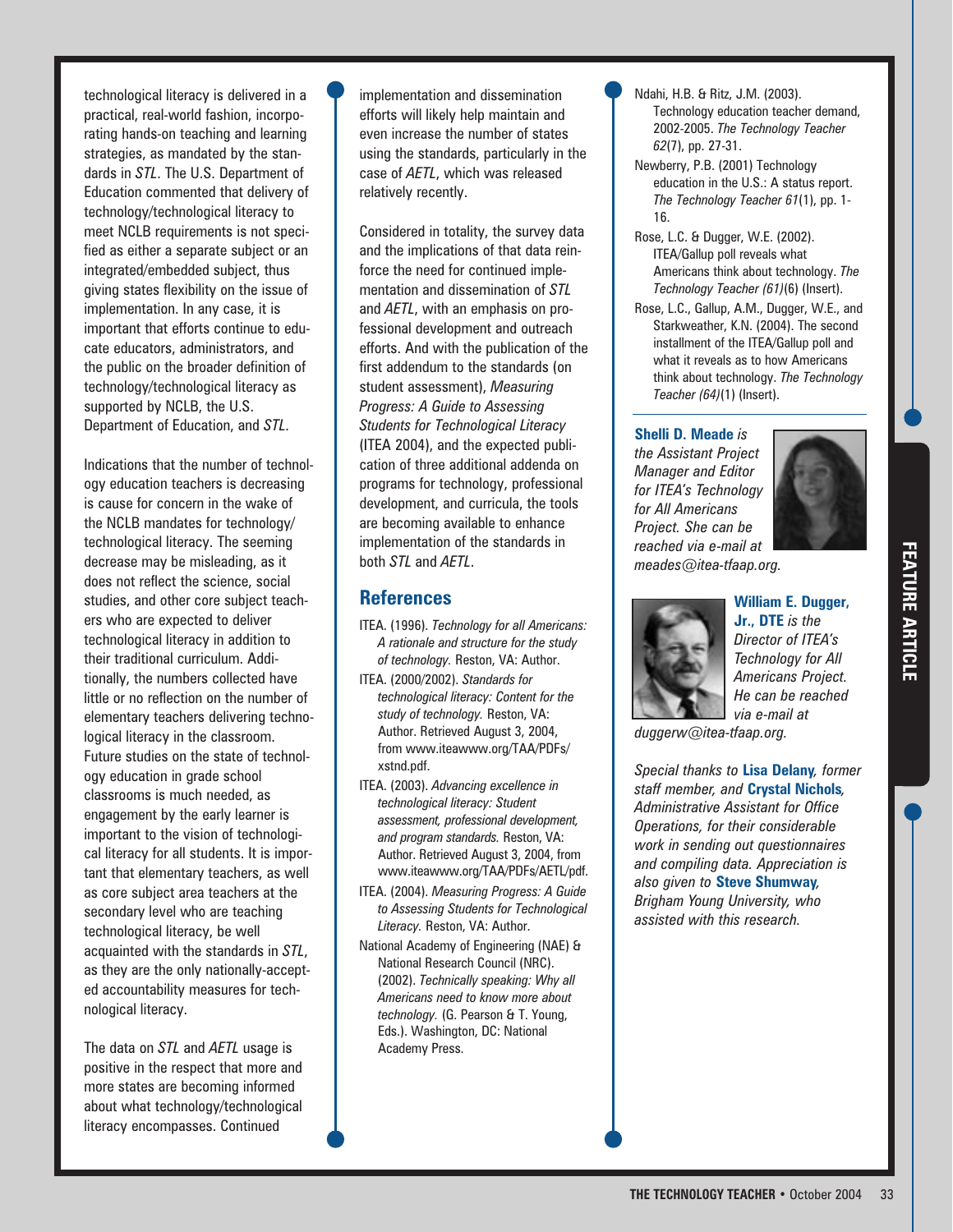| <b>States</b>               | <b>TE in State</b><br><b>Framework?</b> | <b>TE Required,</b><br>grades? | <b>Number</b><br>of Tech Ed<br><b>Teachers?</b> | <b>STL Used?</b><br>How?          | <b>AETL Used?</b><br>How?   |
|-----------------------------|-----------------------------------------|--------------------------------|-------------------------------------------------|-----------------------------------|-----------------------------|
| <b>Alabama</b>              | Yes*                                    | Elective                       | 180                                             | Yes*                              | No                          |
| <b>Alaska</b>               | $\overline{[No]^*}$                     | Elective                       | Approx. 200                                     | $\overline{[Yes]^*}$              | [Unknown]*                  |
| <b>Arizona</b>              | Yes                                     | $Yes*$                         | 2,355                                           | $No*$                             | $\overline{\text{No*}}$     |
| <b>Arkansas</b>             | <b>Yes</b>                              | Elective*                      | $\overline{85}$                                 | $\overline{\mathsf{No}}$          | No                          |
| <b>California</b>           | $\overline{[No]^*}$                     | Local*                         | Approx. 1500*                                   | $\overline{[No]^*}$               | $\overline{[No]^*}$         |
| <b>Colorado</b>             | Yes*                                    | $[Local]$ *                    | $100 - 250*$                                    | $Yes*$                            | No                          |
| <b>Connecticut</b>          | Yes                                     | Elective                       | 625                                             | $Yes*$                            | $\overline{\mathsf{No}}$    |
| <b>Delaware</b>             | $\overline{\mathsf{No}}$                | Elective*                      | $\overline{92}$                                 | $\overline{Yes^*}$                | Yes*                        |
| <b>District of Columbia</b> | $[No]^*$                                | Elective*                      | $61*$                                           | Yes*                              | Yes*                        |
| <b>Florida</b>              | $\overline{[Yes]^*}$                    | Elective*                      | $1635*$                                         | $\overline{Yes^*}$                | $\overline{[Yes]^*}$        |
|                             | Yes*                                    | Elective*                      | 650                                             | $Yes*$                            | $\overline{Yes^*}$          |
| Georgia<br><b>Hawaii</b>    | $Yes*$                                  | Elective*                      | $\overline{35}$                                 | $\overline{[Yes]^*}$              | No                          |
| <b>Idaho</b>                | No                                      | $[Local]$ *                    | $95*$                                           | $Yes*$                            | $\overline{\mathsf{No}}$    |
|                             |                                         |                                | $1086*$                                         | $Yes*$                            |                             |
| <b>Illinois</b>             | No<br>Yes                               | $[Local]$ *<br>Elective*       | $1044*$                                         |                                   | [Unknown]*<br>$[Yes]^*$     |
| Indiana                     | $\overline{[Yes]^*}$                    | $Yes*$                         | $1,100*$                                        | $\overline{[Yes]^*}$<br>$[Yes]^*$ | $\overline{[No]^*}$         |
| lowa                        |                                         |                                |                                                 |                                   |                             |
| <b>Kansas</b>               | $\overline{[Yes]^*}$                    | Local                          | Estimate 450*                                   | $Yes*$                            | $\overline{[No]^*}$         |
| <b>Kentucky</b>             | $[Yes]$ *                               | Local*                         | 285                                             | $\overline{Yes^*}$                | $[Yes]^*$                   |
| Louisiana                   | Yes                                     | Elective <sup>*</sup>          | 500                                             | $Yes*$                            | $Yes*$                      |
| <b>Maine</b>                | $\overline{\text{No*}}$                 | Local                          | $\overline{270}$                                | $No*$                             | No                          |
| <b>Maryland</b>             | $\overline{[Yes]^*}$                    | $Yes*$                         | $1021*$                                         | $[Yes]^*$                         | $No*$                       |
| <b>Massachusetts</b>        | Yes*                                    | $Yes*$                         | 700                                             | [No Answer]                       | [No Answer]                 |
| <b>Michigan</b>             | $Yes*$                                  | $Yes*$                         | $1288*$                                         | $Yes*$                            | Yes*                        |
| <b>Minnesota</b>            | Yes                                     | $Local*$                       | Approximately 850                               | $Yes*$                            | $\overline{\mathsf{Yes}^*}$ |
| <b>Mississippi</b>          | Yes                                     | $[Yes]^*$                      | 390                                             | $Yes*$                            | No                          |
| <b>Missouri</b>             | $\overline{\mathsf{No}}$                | [Elective]*                    | 926                                             | Yes*                              | Yes*                        |
| <b>Montana</b>              | Yes                                     | Elective*                      | $\overline{230}$                                | $Yes*$                            | No                          |
| <b>Nebraska</b>             | Yes                                     | Elective*                      | $487*$                                          | $Yes*$                            | Yes*                        |
| <b>Nevada</b>               | $\overline{[Yes]^*}$                    | $Yes*$                         | Approximately 60                                | $\overline{[No]^*}$               | $\overline{[No]^*}$         |
| <b>New Hampshire</b>        | $\overline{[Yes]^*}$                    | $Nes^*$                        | 155                                             | $Yes*$                            | $\overline{[No]^*}$         |
| <b>New Jersey</b>           | $[Proposed]$ *                          | $[Proposed]$ *                 | [No Answer]*                                    | $Yes*$                            | Yes*                        |
| <b>New Mexico</b>           | $\overline{\mathsf{No}}$                | $\overline{\mathsf{No}}$       | Approximately 250                               | $[Yes]^*$                         | [Unknown]*                  |
| <b>New York</b>             | Yes                                     | $Yes*$                         | Approximately 2800                              | Not sure. Unknown                 | Not sure. Unknown.          |
| <b>North Carolina</b>       | Yes*                                    | Elective*                      | $650*$                                          | $Yes^*$                           | $[Yes]^*$                   |
| <b>North Dakota</b>         | <b>Yes</b>                              | $[Local]$ *                    | Approximately 120*                              | $Yes*$                            | $\overline{[Yes]^*}$        |
| <b>Ohio</b>                 | $[Yes]^*$                               | [Elective] $*$                 | 1,900??                                         | $\overline{[Yes]^*}$              | $[Yes]^*$                   |
| <b>Oklahoma</b>             | Yes                                     | Local                          | 250                                             | $\overline{Yes^*}$                | No                          |
| <b>Oregon</b>               | $\overline{{\sf Yes}^*}$                | Pending/Proposed*              | $2700+$                                         | No                                | No                          |
| <b>Pennsylvania</b>         | No                                      | $Yes*$                         | <b>About 2,000</b>                              | Yes*                              | $\overline{[No]^*}$         |
| <b>Puerto Rico</b>          | [No Response]                           | [No Response]                  | [No Response]                                   | [No Response]                     | [No Response]               |
| <b>Rhode Island</b>         | No                                      | Local Control*                 | 425                                             | $No*$                             | $\overline{[No]^*}$         |
| <b>South Carolina</b>       | $\overline{\mathsf{No}}$                | Elective*                      | 200-250                                         | Yes*                              | $Yes*$                      |
| <b>South Dakota</b>         | <b>Yes</b>                              | [Elective]*                    | About 210*                                      | $Yes*$                            | $\overline{[No]^*}$         |
| <b>Tennessee</b>            | $\overline{{\sf Yes}^*}$                | [Elective] $*$                 | $389*$                                          | $Yes*$                            | $Yes*$                      |
| <b>Texas</b>                | $[Yes]^*$                               | $[Local]$ *                    | 2,171                                           | $[Yes]^*$                         | $\overline{[No]^*}$         |
| <b>Utah</b>                 | Yes                                     | $Yes*$                         | 279 active teachers                             | Yes*                              | $Yes*$                      |
| <b>Vermont</b>              | $\overline{{\sf Yes}^*}$                | <b>Local Control</b>           | $260*$                                          | [Unknown]*                        | [Unknown]*                  |
| <b>Virginia</b>             | $Yes*$                                  | Elective*                      | 1,100                                           | $Yes*$                            | $Yes*$                      |
| Washington                  | Yes                                     | Elective                       | Less than 50                                    | Yes*                              | $Yes*$                      |
| <b>West Virginia</b>        | $\overline{{\sf Yes}^*}$                | Elective                       | $208*$                                          | Yes*                              | No                          |
| <b>Wisconsin</b>            | $[Yes]^*$                               | <b>Local Control</b>           | Approximately 1,100                             | $Yes*$                            | Yes*                        |
| Wyoming                     | Yes                                     | Yes*                           | $192*$                                          | $Yes*$                            | $Yes*$                      |